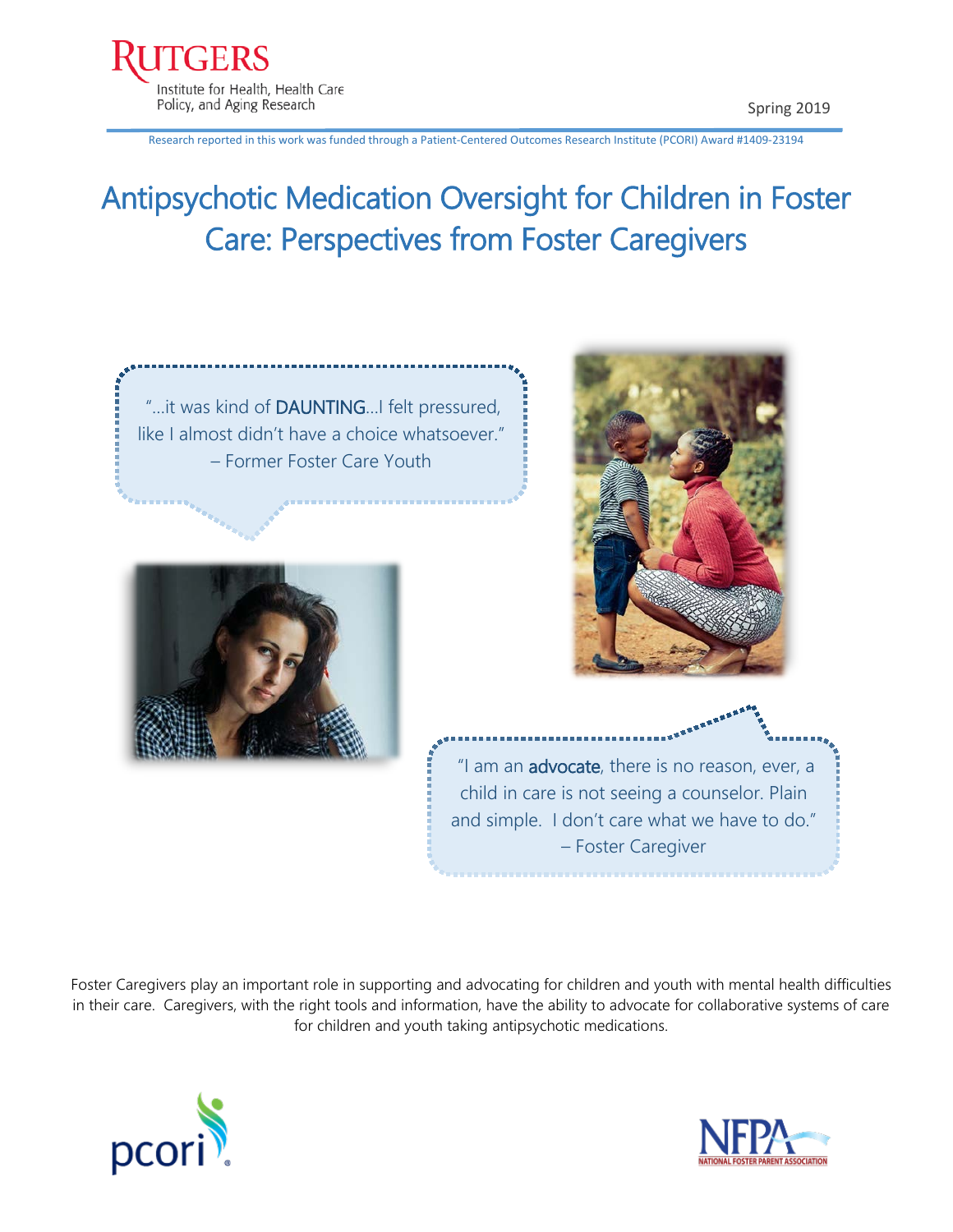### Rutgers University PCORI Foster Care Research Project

#### What is PCOR?

"Patient-Centered Outcomes Research (PCOR) helps people and their Caregivers communicate about research evidence and make informed healthcare decisions, allowing their voices to be heard in assessing the value of healthcare options."

Patient-Centered Outcomes Research Institute (PCORI)

#### Goals of This Project

Children and youth in foster care are more likely to be prescribed antipsychotic medications (APs) compared to children and youth who are not in foster care<sup>[1](#page-1-0)</sup>. In response, states have put oversight systems in place to monitor prescribing APs to children and youth in foster care. Systems vary from state to state, and sometimes even within states. This research project aimed to better understand state AP oversight systems for children and youth in foster care from the point of view of important stakeholders.

An important part of this project was speaking directly to young adults with lived experience, their Caregivers, and other stakeholders who have a direct connection to children and youth in care taking APs.

Four innovative states partnered with the Rutgers research team for this project: Ohio, Texas, Washington, and Wisconsin. State policy leaders are very interested in better understanding the impact of medication monitoring systems.

#### The National Foster Parent Association Public/Academic Partnership: Speaking with Caregivers

The partnership between the Rutgers research team and the National Foster Parent Association (NFPA) was essential to the success of the project and was critical to keeping the research centered on patients and families. NFPA provided a connection to its national network and shared the caregiver recruitment flyers through social media and email newsletters. Members of the Rutgers team attended the NFPA Annual Conference to personally connect with Caregivers. Through these personal and social media connections, interested foster Caregivers were recruited from the four project states.



<span id="page-1-0"></span> <sup>1</sup> Vanderwerker L, Olfson M, Gerhard T, Akincigil A, Crystal S. Foster Care, Externalizing Disorders, and Antipsychotic Use. *Psychiatric Services*  65(10), 2014. E-pub in advance of print, October 1, 2014. doi: 10.1176/appi.ps.201300455.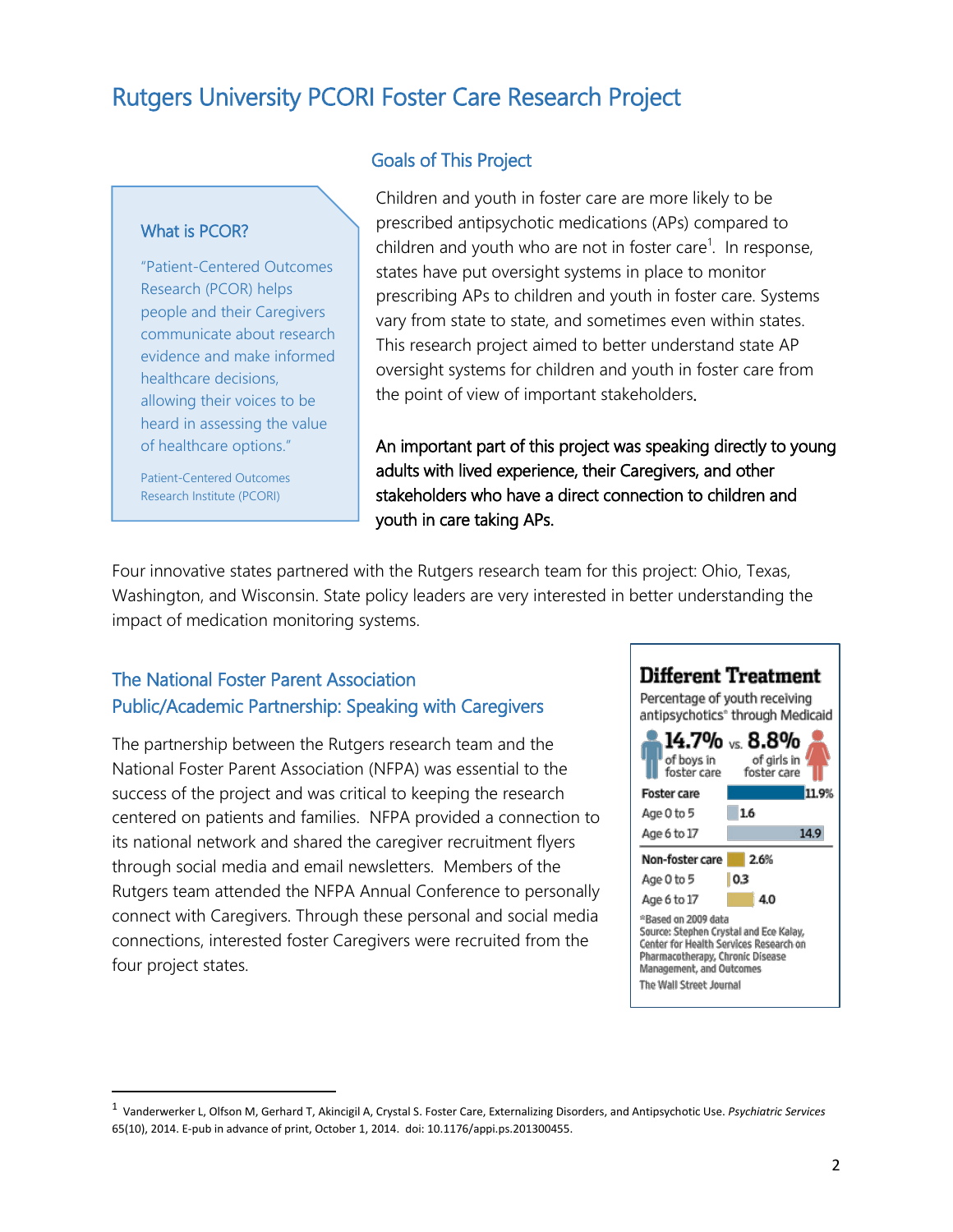### Why Talk to Foster Caregivers?

In an effort to improve mental health treatment for children and youth in foster care<sup>[2](#page-2-0)</sup>, the Rutgers research team talked to patients and families about how state antipsychotic (AP) medication treatment policies affect them.

#### CAREGIVER PARTCIPANTS AT-A-GLANCE

- 20 Caregivers participated from 4 states (OH, TX, WA, WI)
- Most participants have been Caregivers for over 8 years.
- All Caregivers have cared for foster children with mental health difficulties.
- Half of participants currently care for children and youth on APs.
- Half have recently cared for children and youth on APs.

#### **Interviews**

Participating foster Caregivers shared their experiences and perspectives of the antipsychotic oversight systems in their state during a phone interview. Caregivers responded to a fictional story about a foster youth, a psychiatrist, and a foster caregiver navigating the process of making decisions about antipsychotic medication. All participating foster Caregivers had experience caring for foster youth prescribed antipsychotic medication. This research brief will focus on the findings from the phone interviews with Caregivers, particularly in relation to medical informed consent and shared decision making during treatment planning.



### What is Medical Informed Consent?

Informed consent is legally required when any health professional recommends treatment to anyone. This includes providing information about the risks and benefits of treatment options.

When we discuss the informed consent process, we are referring to the process by which child welfare agencies – or others – legally act "in place of the parent" when a child is removed from their biological family. Because of this, the child welfare agency must either provide consent or designate someone to consent to medical treatments for youth in foster care. When minor youth are included in the decision making it is referred to as the Assent process.

<span id="page-2-0"></span><sup>&</sup>lt;sup>2</sup> When referring to children and youth in foster care we are describing children in the foster care system who are from the ages 1-17. For the remainder of this brief we will refer to children and youth in foster care as youth.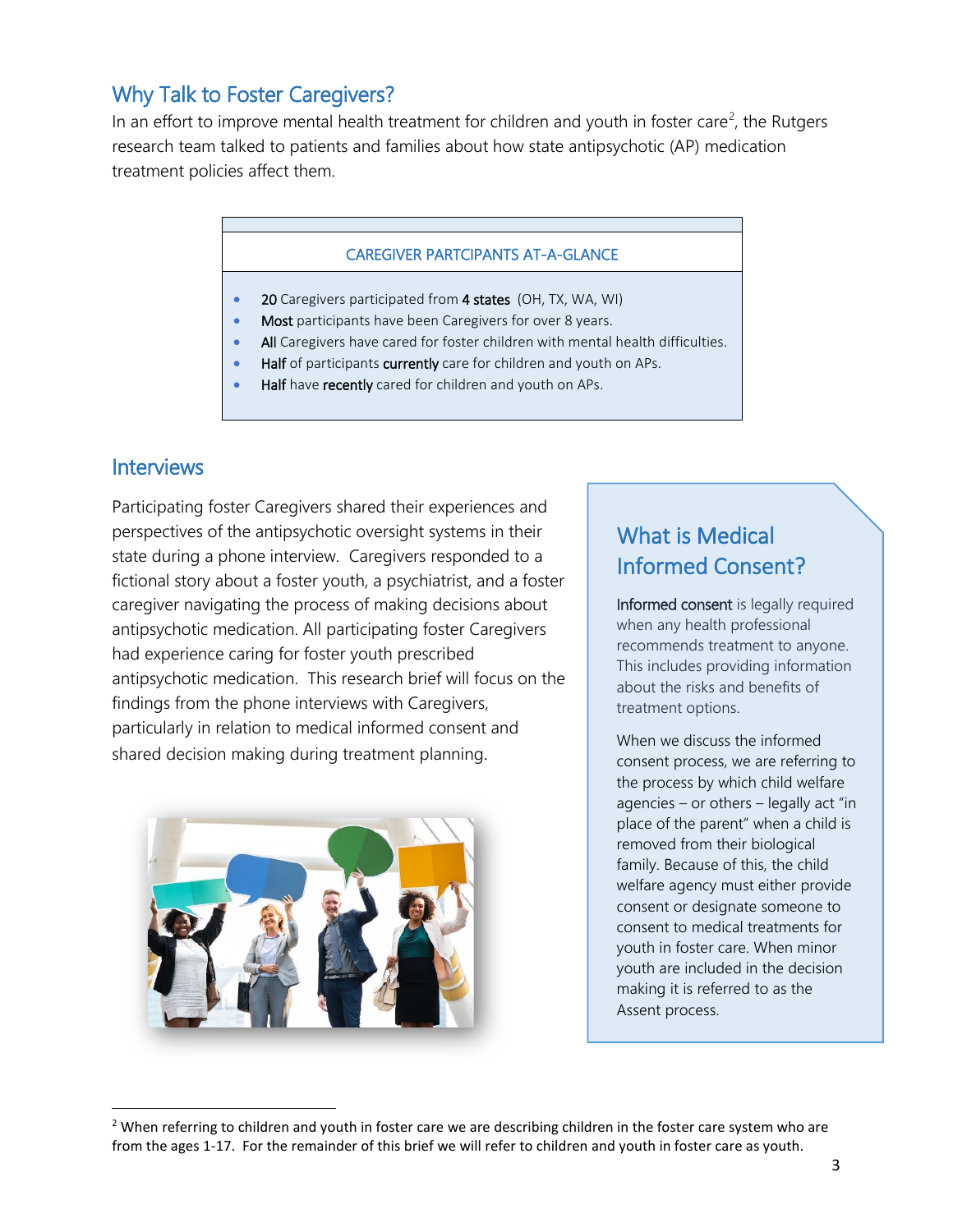### Informed Consent and Shared Decision Making

Although informed consent is required for any AP prescription, the informed process varies from state to state. Often, foster Caregivers do not have the legal authority to provide consent for medication for youth in their care. Caregiver participants described their experience with their state's informed consent process and how it could be improved. Caregivers told us that informed consent should involve shared decision making. Caregiver participants emphasized the importance of having a team-based approach to shared decision making. Everyone that is involved in caring for foster youths' mental health treatment can contribute. Caregivers often spoke about informed consent and shared decision making as aspects of the same process.

- $\triangleright$  Informed consent is a legal requirement.
- $\triangleright$  Shared decision making is a tool to meet that legal requirement by involving Caregivers and youth in the discussion about treatment options.

### What is Shared Decision Making?

#### Shared decision making is a

collaborative process. The intention of shared decision making is for everyone involved in treatment planning – including caregivers and youth – to actively and openly discuss all treatment decisions, including the risks and benefits of potential treatments, and come together to decide on the best course of action.

Guiding Questions<br>The Rutgers research team sought to answer these guiding questions:

- Has the informed consent process affected how foster Caregivers provide care for foster children and youth? How?
- What factors promoted or interfered with the informed consent process?
- How do Caregivers work with other stakeholders to engage foster youth in the informed consent process?

### Findings: What are the Themes?

Caregivers talked honestly and openly about their experiences with the informed consent process. They shared their perspectives on the best ways to implement and navigate informed consent for foster youth who are prescribed APs. Common themes emerged across all four

states. These themes addressed the Caregivers' belief that informed consent is necessary, recognized concerns about the challenges of implementation, and repeatedly stressed the importance of engaging foster parents, youth and, when possible, biological parents to support collaborative treatment planning.

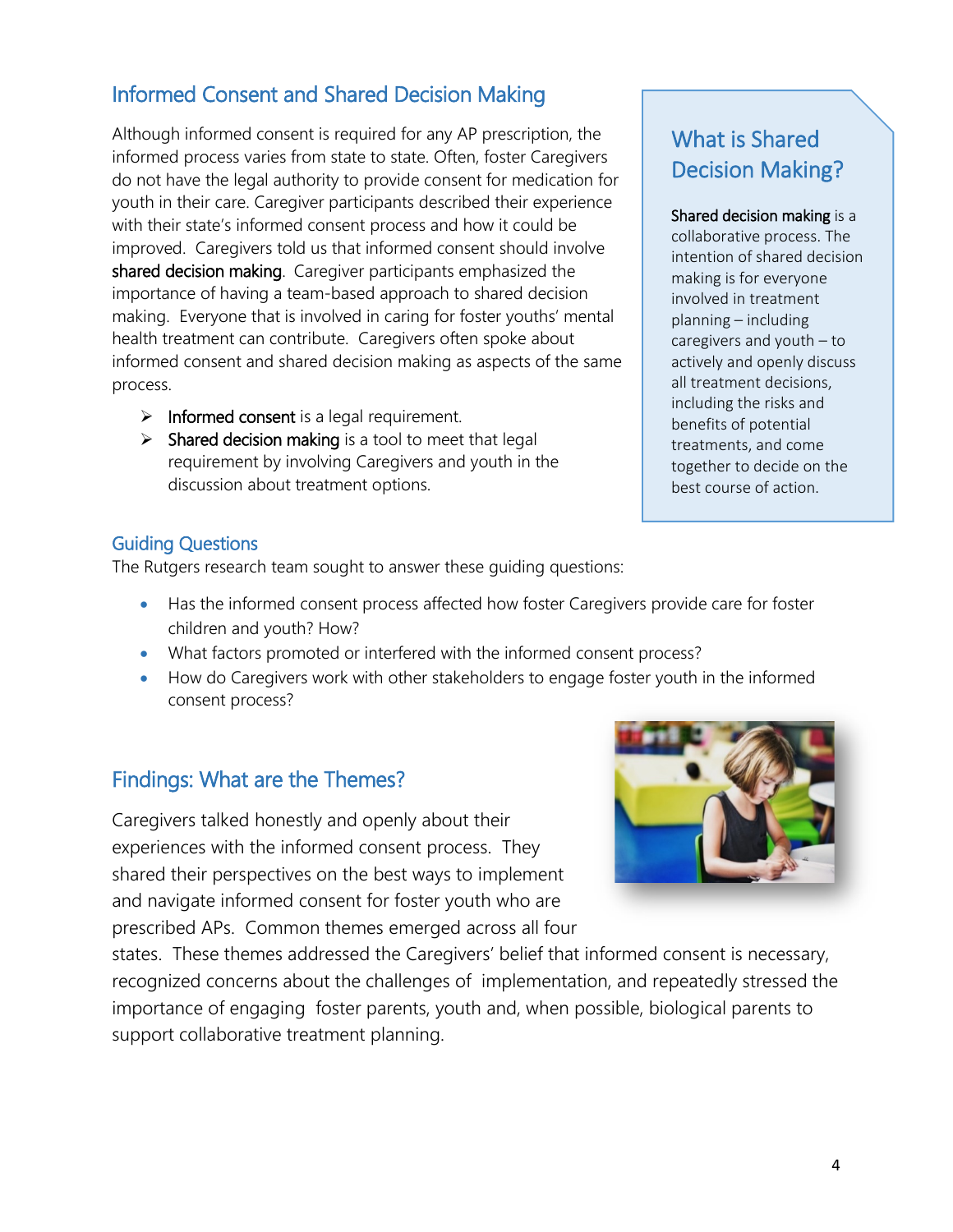### Caregiver Priorities

Caregivers told us how they prioritize a team-based approach to informed consent and shared decision making. Caregivers see this approach as a way to promote communication among stakeholders involved in a youth's care, which should lead to safe decisions.

"I think the biggest concern is getting someone to listen…I think more than anything, foster parents wanna know that there's someone out there that says okay, I see how heavy this is and I'm on your team... Whatever means necessary to get this child the help they need, we're here with you. We see it, we understand it and we're with you."

#### Team-Based Approach

Caregivers are concerned that an informed consent process that is not team-based can cause problems. They suggested that all medical and social information be available when making an important mental health decision. When the responsibility is left to one person, that one person may have limited information about the youth.

Caregivers gave examples of people involved who may lack all the knowledge needed when making important decisions. This can include a child welfare caseworker who does not attend appointments, a care manager who does not personally know the youth or their situation, or a prescriber who does not listen carefully to Caregivers or youths' opinions. Such an approach can also leave Caregivers and youth feeling like their opinions are being overlooked.

A team-based approach improves collaboration through open communication of the treatment risks and benefits between all the people involved in a youth's treatment. Caregivers expressed the importance of clear and respectful communication among team members in being essential to ensure a high standard of care. Caregivers expressed a desire for clear communication throughout the treatment process to make certain everyone is working towards the same goals. It is important for Caregivers and youth to understand all parts of the AP prescribing process, particularly the risks associated with treatment. This understanding allows Caregivers to be more actively involved in the process, even if they cannot legally provide consent.

> "I think a team approach is absolutely the way to go, especially for foster care. I mean when you have your own children you have you, you have your husband, and your doctor and, I mean, that's sort of your team and when it comes to children who are in foster care it needs to be foster caregiver, caseworker, the doctor. It needs to be all the people whose job it is to care for that child. So I think a team approach is probably the best way."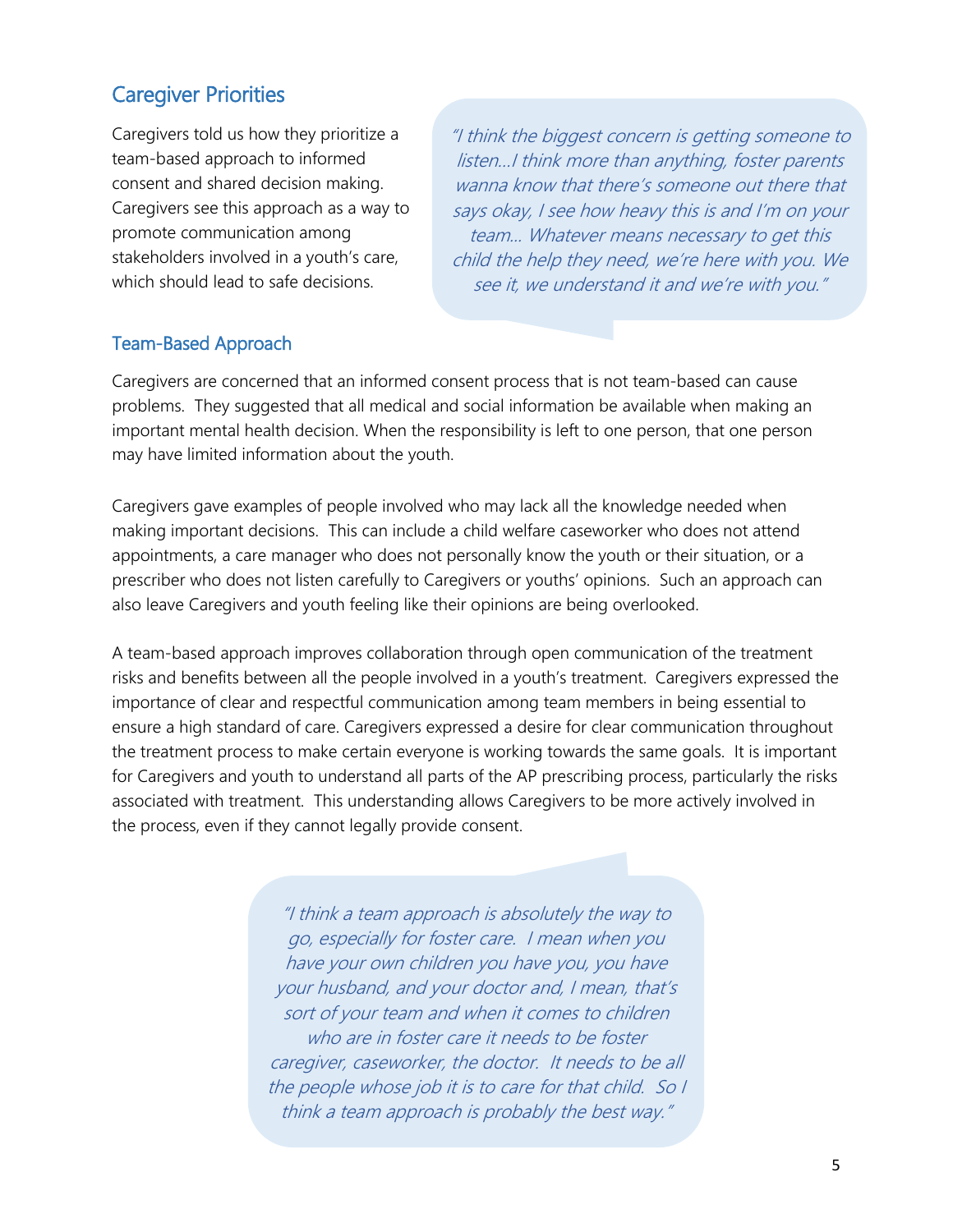"In my experience it's somewhat takes away from the doctor being on a different level in making decisions about families … which can be intimidating to families… It's not this controlling decision-making approach by a doctor but rather, um, I might be the expert on this medicine as the doctor and you are the expert on your child. Together we are going to partner in making these decisions."

#### This team-based approach would include a conversation between Caregivers, the youth, other supportive allies, and the prescriber, to clarify:

- Pros and cons of a medication
- Potential side effects
- Alternative therapies

Caregivers strongly emphasized how important it is for both Caregivers and youth to understand any technical information about medication. This is part of a larger plan to:

- Work with foster youth to understand their symptoms
- Overcome the stigma associated with medication
- Get youth on board with a long term treatment plan that includes medication

"So I just think that we empower our families by making sure they have the information needed in order to make the best decisions for their children."

### Optimal Mental Health Treatment: Balancing Risks and Benefits, Promoting Safety

Caregivers reflected on the role of informed consent in providing the best possible treatment for youth, and discussed the pros and cons of how time consuming the informed consent process can be. Caregiver participants view the informed consent process as a safety measure. Many Caregivers emphasized that the process "slowed down" decisions. This could be seen as beneficial as it allows extra time to consider alternative therapies, such as counseling, to replace or supplement the use of medication.



"It just gives you more time to absorb, gather, and understand."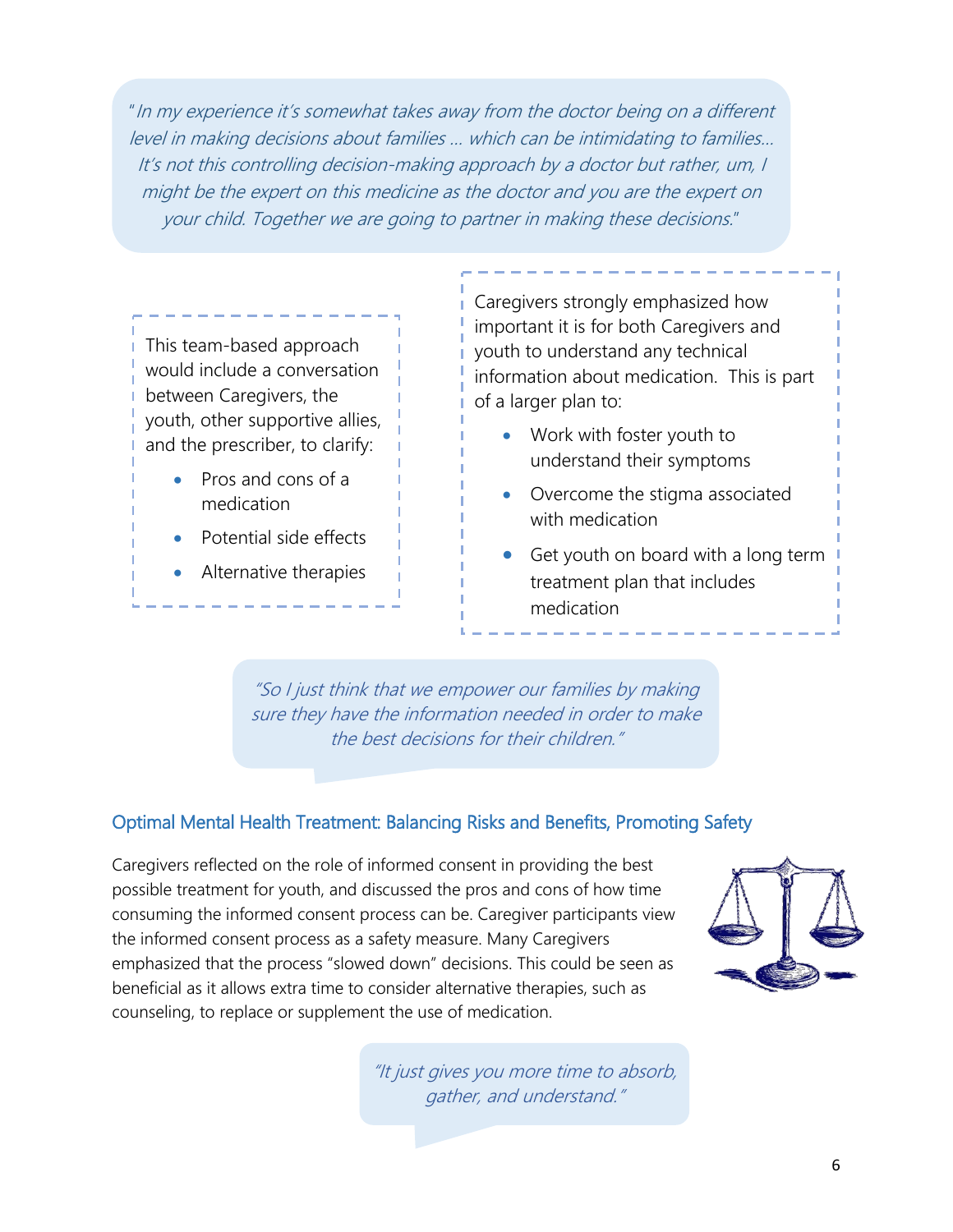"The disadvantages are not being able to get a hold of the proper people to get the consent signed because that causes a delay in getting the child medicated properly and getting help for the child."

Caregivers also pointed out that a drawn out informed consent process could become a barrier to treatment for youth who need medication, especially in an emergency. The informed consent process can be time consuming, and reach beyond a visit with a doctor. Relaying information to all members of a treatment team and completing necessary paperwork can take days or weeks. Caregivers told us about difficult experiences when they were not able to reach caseworkers in a timely

manner. Any delay in the process can prevent foster youth from receiving necessary medication quickly. Without necessary treatment, a youth's placement, schooling, social life, and mental health can be at risk. This negatively affects Caregivers and others involved in the youth's daily life, including teachers, friends, and other children living in the foster home.

"All the individuals that are involved with this child are probably going nuts because of the behavior, driving everyone quite crazy including herself so that's, that's the disadvantage, but there's really not much you can do about it. I mean there's just very little you can do except try some other therapies, you know, to calm her down and everything."

Caregivers are concerned about anyone involved in the treatment process who supports the use of medication as the *first step* for controlling difficult behaviors. A team-based approach to informed consent promotes foster children's protection by allowing multiple eyes to monitor treatment options and observe behavioral improvements. Caregivers suggested that it is very important to be open and candid with everyone who is working and caring for the child.

Caregivers emphasized that a successful informed consent process allows youth to have immediate access to acute and emergency mental health services. Caregivers told us that seeking psychiatric care for a youth should indicate that a youth has significant needs.

"It's kind of like a last resort when you put kids on those types of drugs. But if they have to be on them, you really want people to really analyze should we be doing this?"

"If I'm to a point that I'm seeking our psychiatric services it's because literally I see my child struggling and can't find that balance between dealing with crap and things that happened with them and also being able to function on a day-to-day basis.'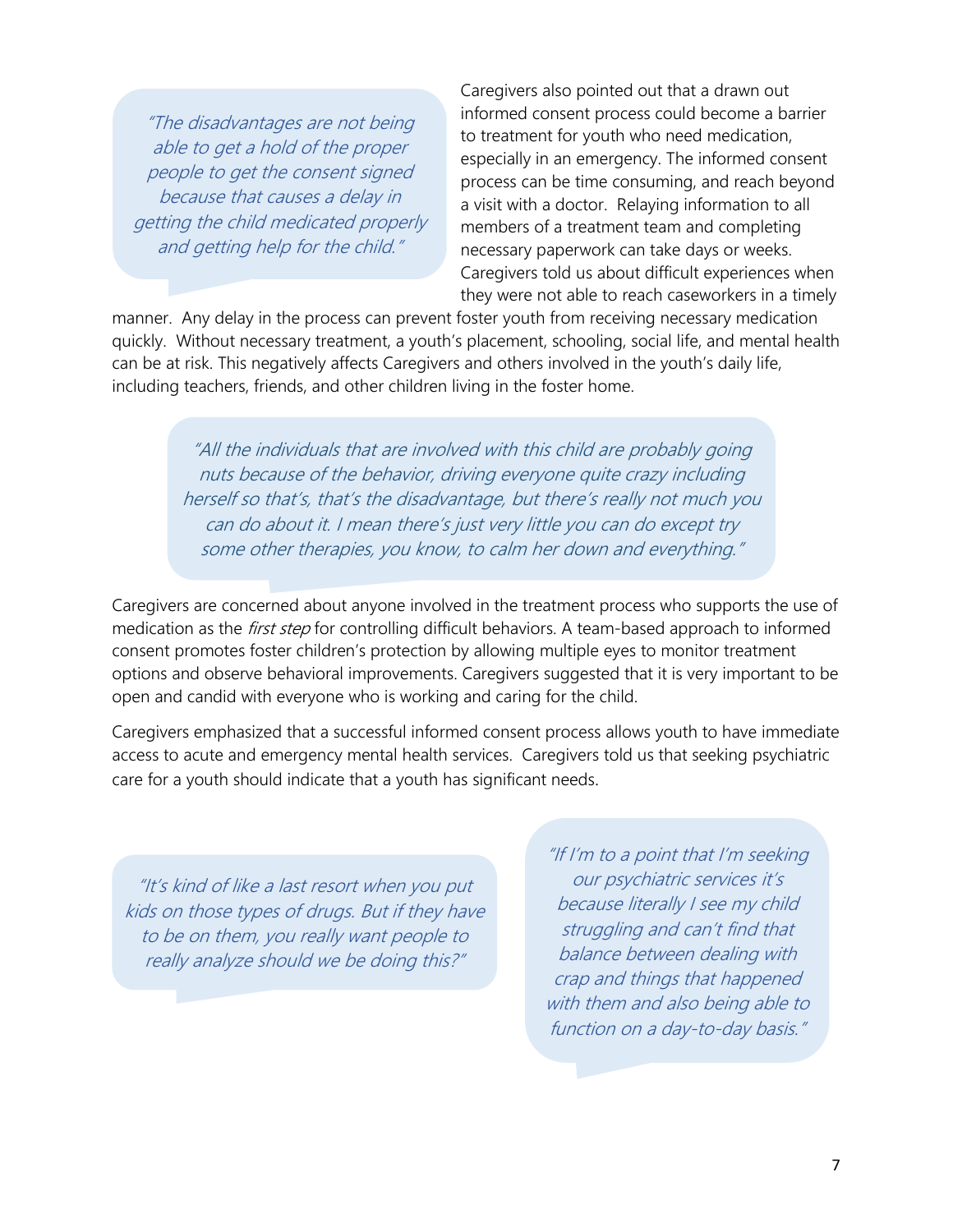#### Voice, Agency, and Expertise: Cornerstones of Shared Decision Making

In order to make the best decision, Caregivers spoke to us about how a medical consenter needs to understand the technicalities of treatment options, have adequate experience, and have the youth's best interests at heart. According to Caregivers, a medical consenter's knowledge must include medical knowledge, the child's current circumstances, and experience with the child welfare system. Caregivers and other stakeholders are necessary and important partners in the treatment process because of the knowledge they possess and the role they play in the care and life of the youth.

"So, first and foremost, these children are not our children. You know we are doing our best to care for them and protect them and you know give them everything they need, but you know, they are not our children. So we don't really have a right to make decisions this big alone."

"Every situation is different and every person has a different perspective and goal and you know it is kind of you need to get everybody that has the child's best interest at heart to make a decision."

Caregivers told us how each stakeholder brings their own expertise to the decision making process:

- Doctor  $\rightarrow$  Medical expert
- Caseworker  $\rightarrow$  System and policy expert
- Caregiver  $\rightarrow$  Expert on day-to-day behavior of youth in their care
- Youth  $\rightarrow$  Expert on themselves, their feelings, and side effects

Overall, Caregivers believe that it is helpful to have as many voices in the informed consent process as possible as long as this does not become a barrier to youth receiving treatment.

#### Caregivers' Voice: The Youth's Advocate

Many Caregivers told us that their opinions were not heard or valued in the informed consent process. Caregivers have a variety of perspectives on who should legally be responsible to provide informed consent. Some Caregivers did not want the responsibility, while others

"My first instinct is when you don't have that one person guaranteed looking out for your best interests, like the majority of children in biological home paths, you need extra eyes. You need extra people making sure that you are not just getting prescribed things…"

advocated for a more central role in the process. Ultimately, regardless of who is the legal consenter, Caregivers want to be fully involved in the shared decision making process. Caregivers often consider advocacy an essential part of their role and told us how they will go to great lengths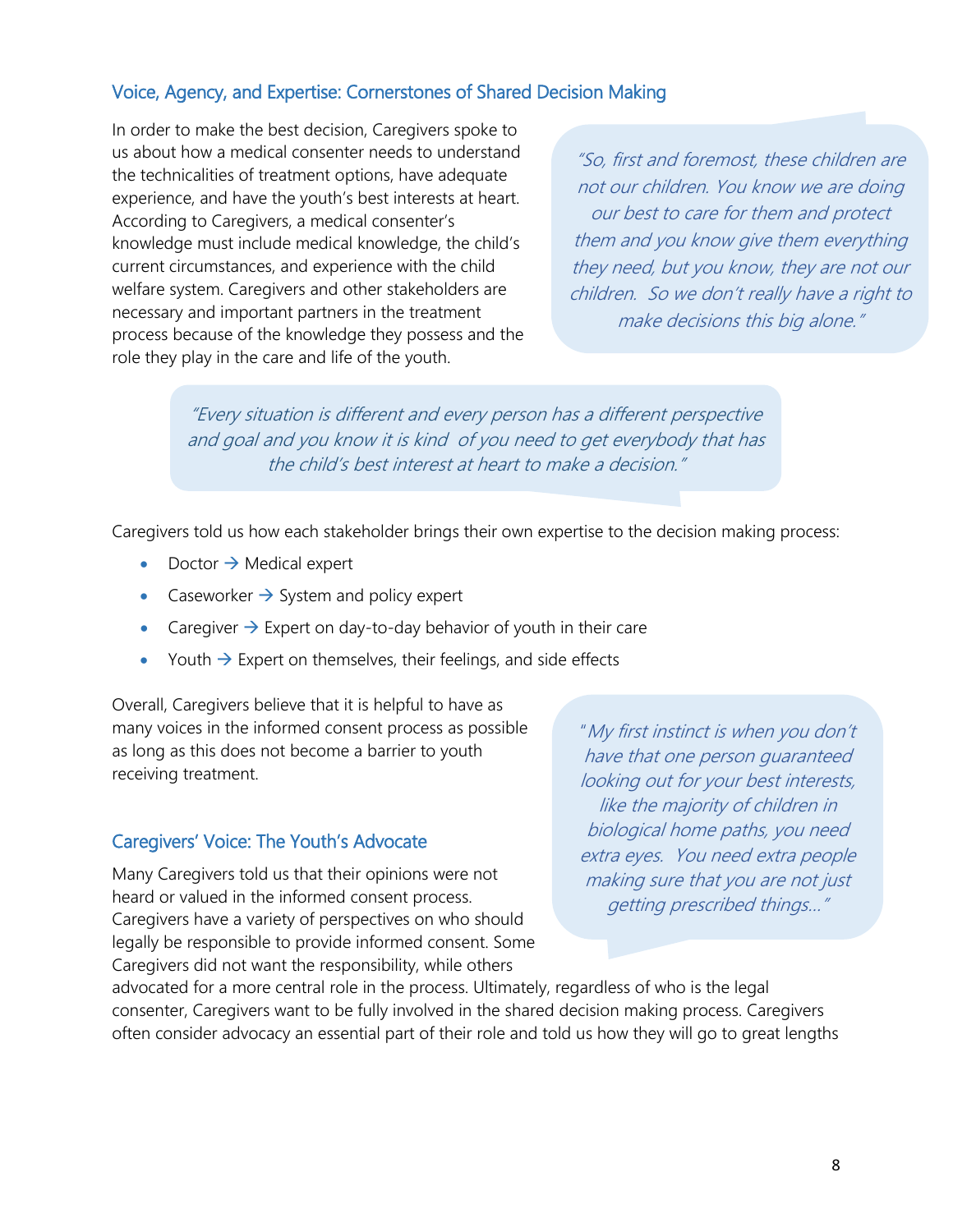to access appropriate treatment for youth in their care. However, Caregivers struggle with feeling scrutinized by the child welfare system. Caregivers want their voice to be heard and respected, and support a team-based approach to shared decision making. Caregivers emphasized that they, unlike a prescriber or caseworker, are living with the youth, and they are monitoring how treatment progresses on a day-to-day basis. Any decisions about treatment or delays in the process may result in consequences only the Caregiver would have to handle.

"If you have [a Caregiver] who's been doing this five, ten years …and has had lots of kids…you need to take their decision seriously. Or what they're telling you seriously because they've seen it before, and they have something to make good sound judgments."



#### Youth Voice: Consent and Assent

Caregivers see youth as a valuable member of the team because youth know themselves better than anyone else does and because young people have a right to be involved in decisions regarding their own healthcare.

However, Caregivers pointed out that their mental health challenges might prevent youth from

making healthy decisions.

Although Caregivers did not advocate for youth to have the final decision in the informed consent process, Caregivers recognized the importance of including youth in the communication and decisionmaking process because a successful informed consent process relies on the youth's cooperation and their assent to treatment. Team-based, shared decision making provides a method to foster youth involvement.

"…recognizing that the parent and the young lady know themselves the best versus the doctor knowing them the best and making decisions for a child he might see for 20 minutes every other month. It puts value on their experience and allows them to then advocate for themselves."

#### What is Assent?

Often minor youth in foster care are not able to legally consent for their own treatment, but their voice can still be considered in the shared decision making process. When minor youth provide their **assent**, they communicate their agreement with a recommended treatment, regardless of who provides the legal consent.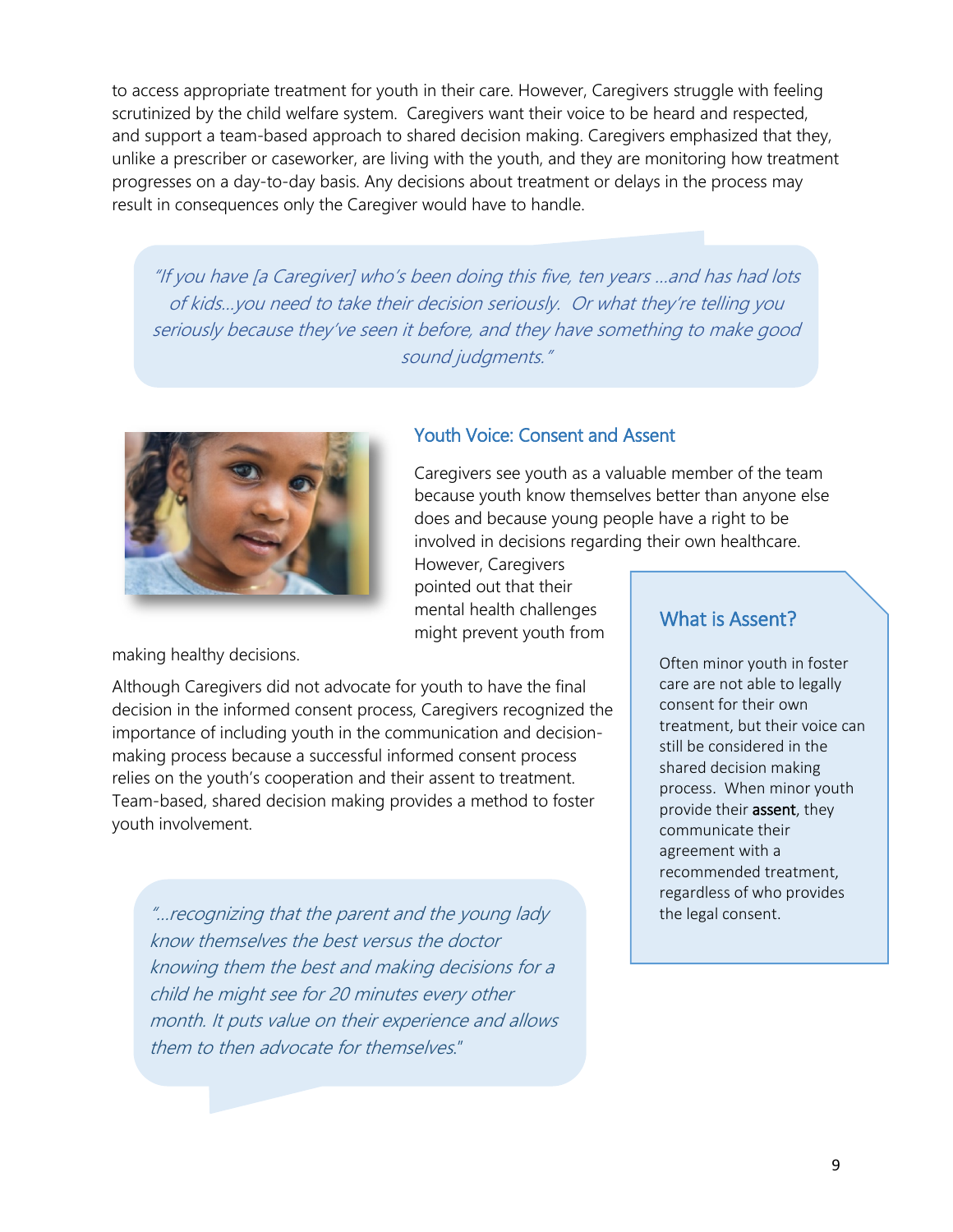"There shouldn't be a problem with sitting down and talking to her like she's an adult…How my psychiatrist explained it…is that it is like baking a cake…and I thought it was a pretty good analogy because she said if we don't have the right ingredients then the cake isn't going to turn out right and if YOU are missing an ingredient then for sure it is not going to turn out right."

#### Voice of Biological Parents

Caregivers insisted that if reunification with biological parents is a goal, biological parents need to be part of the shared decision making process. However, Caregivers acknowledged that situations can differ dramatically between families and obstacles can be created by involving the biological parents. However, biological parents engaged in the treatment process may provide a unique and important perspective on their child. Depending on the relationship between the biological parent and their child, the biological parent could have the ability to help their child accept their treatment.

"I would be very upset if somebody else is making that decision to put my kids on medication. So I think it should be the parent ultimate decision to switch and change [a] kid's medication."

"So I guess in a perfect scenario it would be great if it would be bio family, social worker and foster family, but, in the real world that we've lived in bio families are not always easy to find."

### How can Caregivers can use these findings?

Foster Caregivers can use these research findings, along with their first-hand experiences caring for youth receiving mental health treatment, to advocate for the children they care for as well as system improvement.

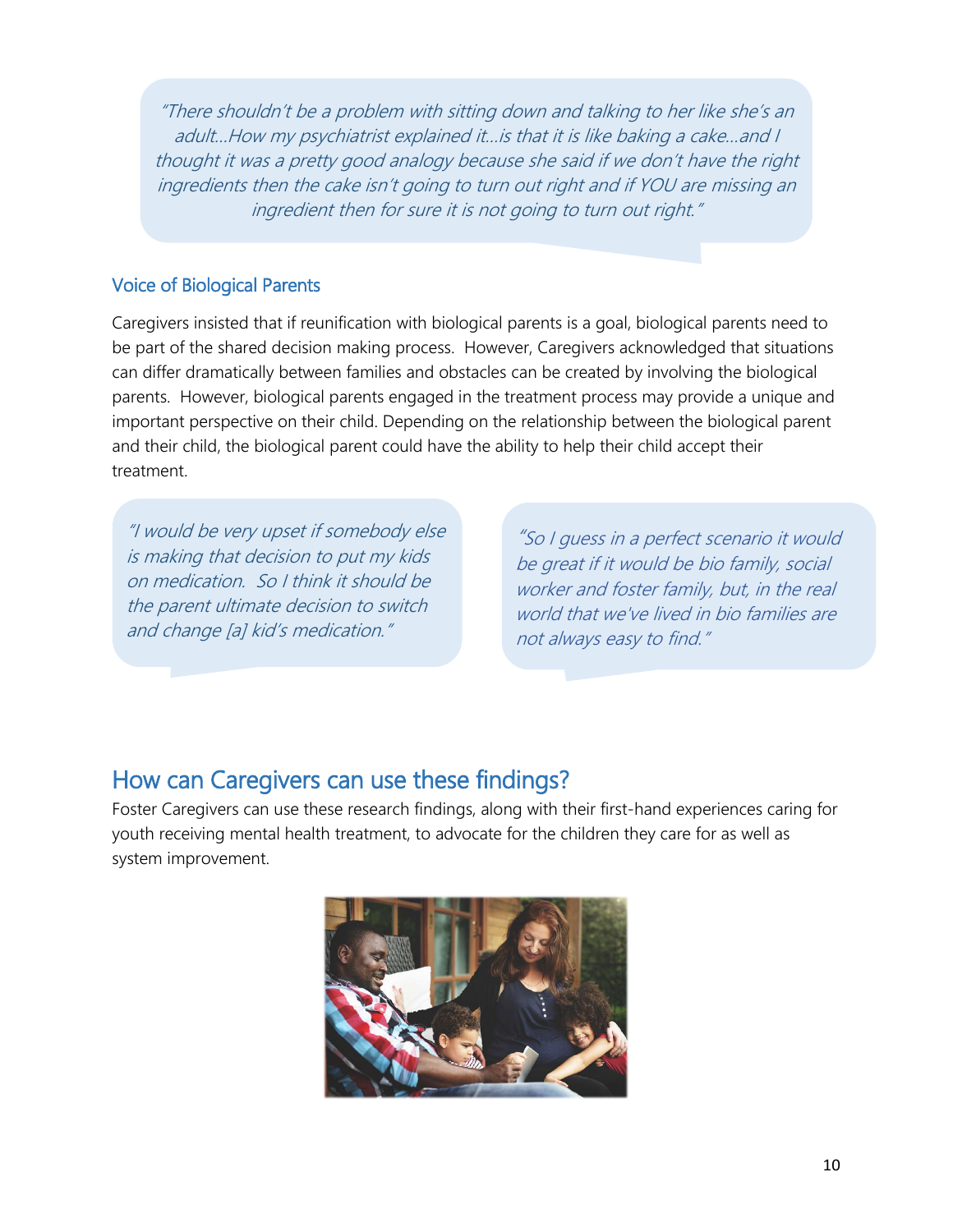## Caregivers Can Advocate for System Change

#### Individual Level Advocacy: In the Clinical Encounter

- $\triangleright$  Ask health care providers how the voices of Caregivers and Youth will be involved in treatment decision making.
- $\triangleright$  Bring an ally to the appointment, for example a CASA volunteer who is working with the young person in out of home placement.
- $\triangleright$  Ask clinicians to give examples of treatment risks and benefits in ordinary language that is easily understood by youth and their families.
- $\triangleright$  Ask for psychosocial supports before medication is tried. Bring ideas for referrals.
- $\triangleright$  Suggest a "team-based" approach to treatment planning. Have a list of who you and the youth feel are the important members of the team.

#### System Level Advocacy: Local, State, and Federal Government

Irene Clements, Executive Director of the National Foster Parent Association, shares her insight on how caregivers can advocate for the youth they care for. Caregiver efforts can be at the individual and policy change levels.

- $\triangleright$  Start locally. Contact someone at the local or county level who makes decisions about child welfare. Call or email your local district office and ask to speak with the person who works on child welfare policies. Irene says, "It's everybody's responsibility to advocate for what they believe in. Start where your comfort level is." As you gain experience, you can expand your reach to state or federal government representatives.
- $\triangleright$  Prepare your talking points ahead of time. You may be speaking with a staff member, or leaving a message. You have to communicate your message clearly and quickly, so it helps to have points written down ahead of time. Irene says, "Be concise, and always follow up!" Keep messages short and to the point. You may have to send more than one email over the course of a few weeks.
- $\triangleright$  Remember, you have unique experience that is valuable to the people making decisions about foster care. Irene says, "Look at this as educating decision makers. Decision makers can't know everything about every topic they are making decisions about. They look to other people to inform them. Who better to inform decision makers about foster care, and the needs of the kids, than the actual people who are welcoming those children into their families?"
- $\triangleright$  Learn how the legislative process works in your state, and nationally. To advocate at the state or national level, it's important to understand how national laws and policies may affect changes in your state.

#### Are you or a family member:

- On an advisory board?
- Mentoring another Caregiver?
- Working with your state chapter?
	- o National Foster Parent Association (NFPA)
	- o National Alliance on Mental Illness (NAMI)
	- o Youth MOVE National
	- o Foster Care Alumni of America
	- o Family Voices

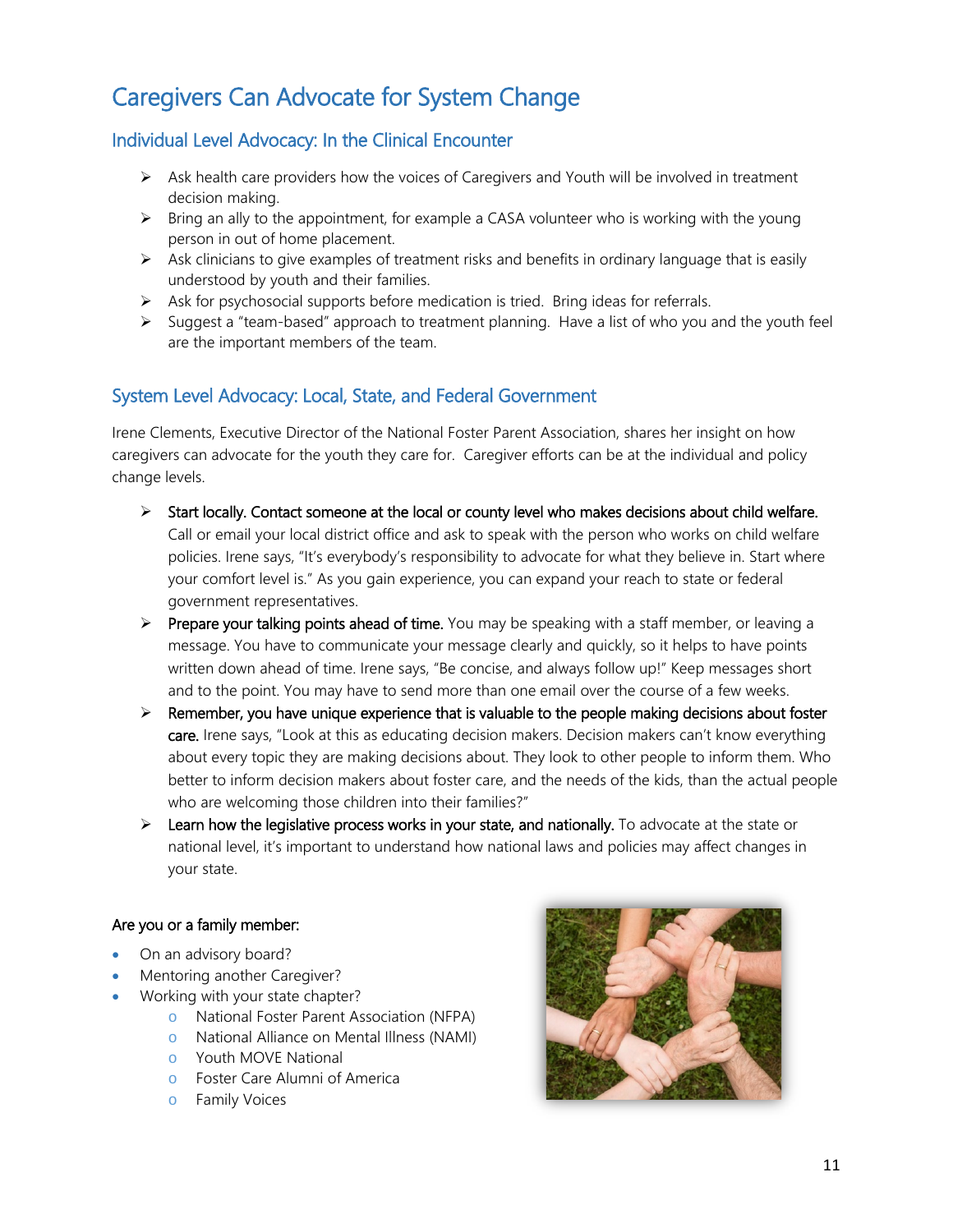## Online Resources for Caregivers

#### **Advocacy**

#### Advocacy Resources: A Top Ten Insider's Guide to Legislative Advocacy

• [http://www.flhousing.org/wp-content/uploads/2012/12/A-Top-Ten-Insider%E2%80%99s-Guide-to-](http://www.flhousing.org/wp-content/uploads/2012/12/A-Top-Ten-Insider%E2%80%99s-Guide-to-Legislative-Advocacy.pdf)[Legislative-Advocacy.pdf](http://www.flhousing.org/wp-content/uploads/2012/12/A-Top-Ten-Insider%E2%80%99s-Guide-to-Legislative-Advocacy.pdf)

Child Welfare League of America: Tips for successful advocacy.

• <https://www.cwla.org/advocacy-tips/>

#### Legislative Handbook: A Guide to Being a Successful Advocate

<https://www.apse.org/wp-content/uploads/docs/Leg%20Handbook%203.30.10Vedited2.pdf>

#### Child Welfare

#### Child Welfare Gateway

- Psychotropic Medication: Research and Reports. Link to various research, reports, advocacy, and information on Psychotropic medication involving all children and children in the welfare system.
	- o <https://www.childwelfare.gov/topics/systemwide/bhw/casework/medications/reports/>
- Supporting Youth in Foster Care in Making Healthy Choices: A Guide for Caregivers and Caseworkers on Trauma, Treatment, and Psychotropic Medications.
	- o [https://www.childwelfare.gov/pubPDFs/mhc\\_caregivers.pdf](https://www.childwelfare.gov/pubPDFs/mhc_caregivers.pdf)
- Making Healthy Choices: A Guide on Psychotropic Medication for Youth in Foster Care. Health and psychotropic medication information for youth in Foster Care.

o <https://www.childwelfare.gov/pubPDFs/makinghealthychoices.pdf>

- Parenting a Child Who has Experienced Trauma. A fact Sheet for Families
	- o <https://www.childwelfare.gov/pubPDFs/child-trauma.pdf>

#### National Foster Parent Association Homepage

• <https://nfpaonline.org/>

#### National Wraparound Initiative Homepage

• <https://nwi.pdx.edu/>

#### Youth MOVE National Homepage

• <https://www.youthmovenational.org/>



#### Mental Health.gov (U.S. Department of Health & Human Services)

- Talk About Mental Health: Information about mental health for children, parents/caregivers, family/friends, and how to start conversations in your community about mental health.
	- o <https://www.mentalhealth.gov/talk>

#### Substance Abuse and Mental Health Service Administration (SAMHSA)

- Homepage:
	- o <https://www.samhsa.gov/>
- Community Conversation about Mental Health: Information Brief
	- o [https://store.samhsa.gov/shin/content//SMA13-4763/SMA13-4763.pdf](https://store.samhsa.gov/shin/content/SMA13-4763/SMA13-4763.pdf)

#### U.S. National Library of Medicine & National Institutes of Health (NIH)

- Medline plus: An A-Z index of generic and brand name drugs. Information on side effects, dosage, and precautions for medications.
	- o <https://medlineplus.gov/druginformation.html>